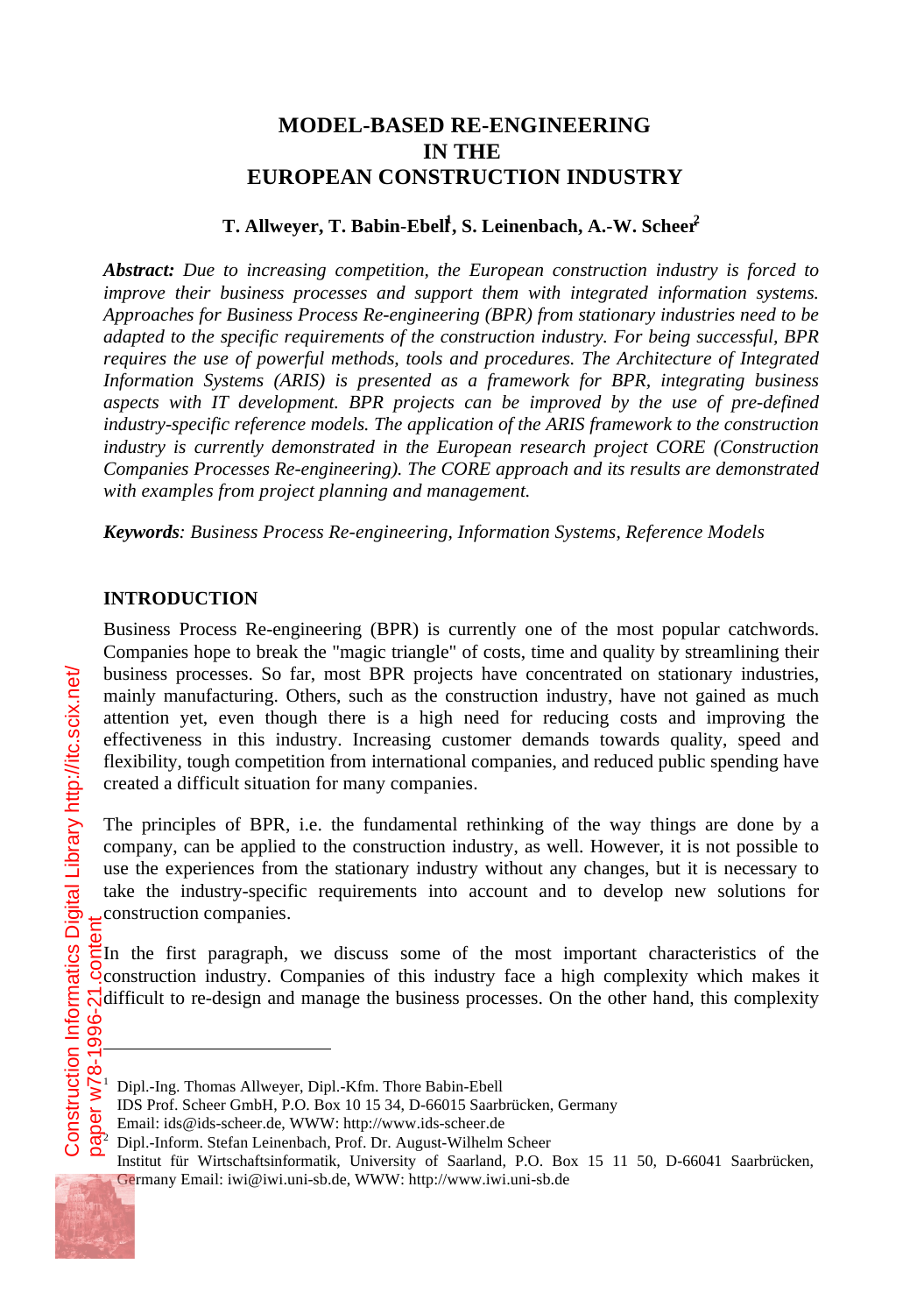increases the need to improve the business processes and to develop integrated solutions for supporting these processes with information technology.

The second paragraph summarises the BPR concept. Important aspects for ensuring the success of a BPR project are discussed. For documenting, analysing and developing business processes, powerful methods and tools are required. As an example for a framework integrating different methods, the Architecture of Integrated Information Systems (ARIS) is presented in paragraph three. A way for storing industry-specific knowledge and making results from earlier projects available, is the use of reference models, which we describe in the fourth paragraph.

In the fifth paragraph, the application of the presented BPR methods in the construction industry is demonstrated, within the Esprit-Project "Construction Companies Re-engineering" (CORE), that brings together construction companies, consultancies, IT providers and research institutes from Spain, England and Germany. Examples from project planning and management are presented in the last paragraph.

# **1 REQUIREMENTS OF THE CONSTRUCTION INDUSTRY**

Compared with many other industries, the construction industry faces high complexity, high uncertainty and discontinuity, as well as many restrictions (cf. Barrie/Paulson 1992, Thompson 1989). For re-designing business processes in this industry, it is necessary to take these special requirements into account and develop solutions that help contractors to cope better with these challenges, thus improving the companies' competitive standing.

The high degree of complexity results to a large extent from the high number of different mostly small - companies taking part in any single project. People and resources are at the same time part of two (or even more) organisations: their respective company and the project organisation. Therefore, a high effort is required for coordination and communication, especially since the amount of exchanged information is rather high, and there may be large distances between a work site and the company offices. BPR should therefore deliver effective coordination processes that support easy communication. Good solutions require the implementation of entire processes throughout different companies. This is not easy, especially since each cooperation is only temporary. Evolving concepts for a tighter integration, such as partnering, give some ideas of how inter-company business processes could be improved (cf. Wegelius-Lehtonen 1995).

Uncertainties and risks are caused by weather and site conditions, as well as by the fact that many projects are subject to changes after the work has already started. Due to the singularity of each project, there is always some degree of unpredictability involved. This means, that business processes, although to some extent standardised for efficiency reasons, must provide enough flexibility and robustness to cope with unexpected situations and changes. For example, procurement activities can be standardised and automated to a large extent. This leads to reduced effort for processing procurement documents and communication with the supplier, as well to a lower number of mistakes, i.e. to higher quality. However, for special supplies or very urgent needs, it must be possible to do whatever is necessary to get a required material or service, without being forced to follow the standard procedures. Such exceptions should not lead to great disturbances in the system.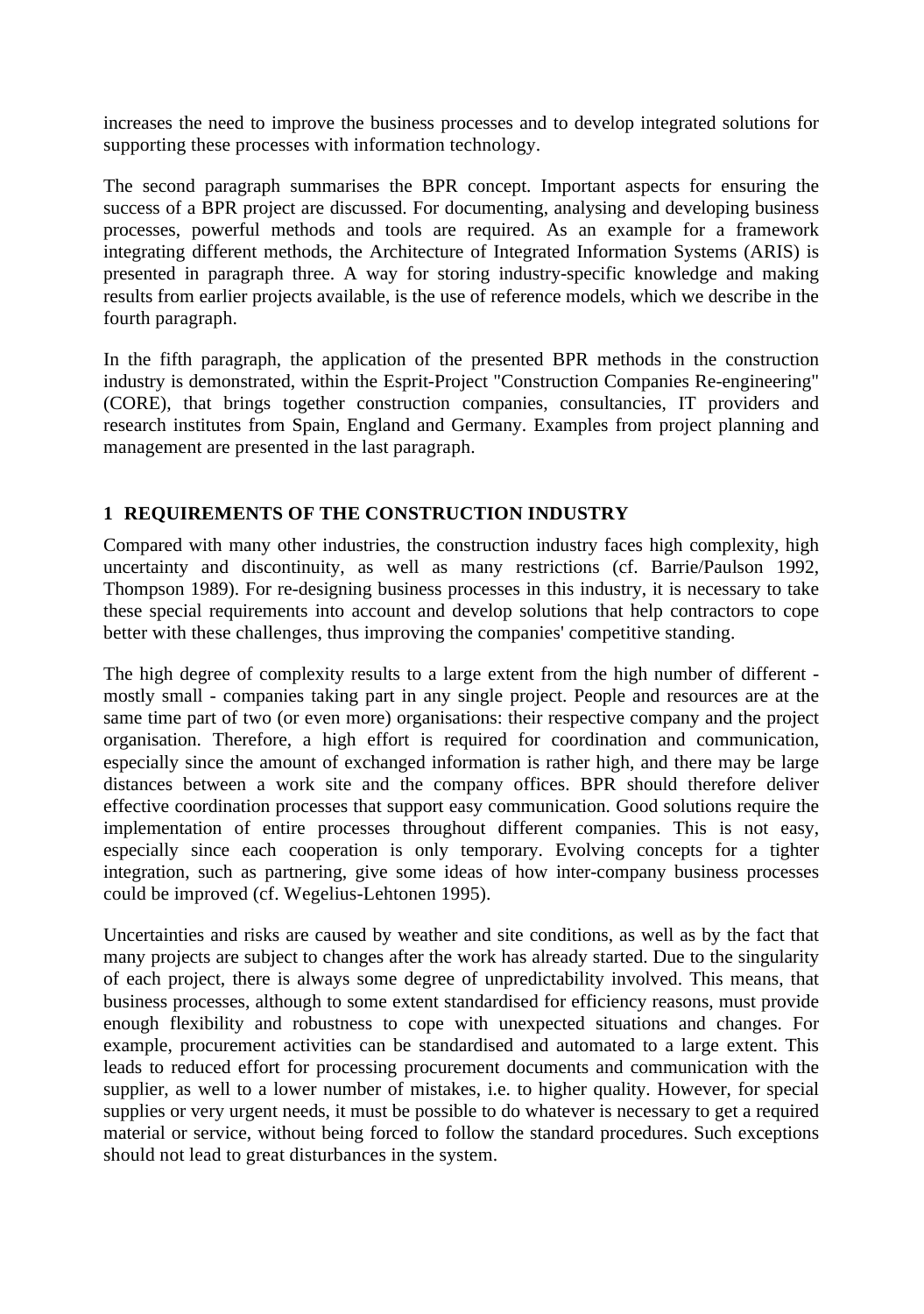Since there is usually a clear distinction between designing and planning on one side, and project execution on the other side, it is very difficult for a single construction company to improve the overall project, since many important decision have already been made when the contractor enters the project. Many advantages can be achieved, when it is possible to integrate the planning and execution phase more tightly and improve the overall processes involving designers, engineers and contractors as a whole.

# **2 SUCCESS FACTORS FOR BUSINESS PROCESS RE-ENGINEERING**

The organisation of most companies is still structured according to the principle of functionorientation. Based on that principle, organisational units are responsible for a small number of activities which they perform for the overall spectrum of products and services in the company. Thus we may find departments for production, procurement, sales, accounting, etc. Traditionally, each of these departments has its own specialised information system with its own database.

In such a function-oriented organisation, a business process, e.g. the process from a customer order to the shipping of a finished product, crosses many departmental borders. This leads to inefficient, time-consuming, and expensive process execution, and it increases the number of errors. The paradigm of Business Process Re-engineering (BPR) therefore leads to a fundamental re-design of the organisation and its information systems. Organisations are structured according to business processes rather than functions, i.e. one organisational unit is responsible only for a small number of products or services, but for all or most processes related to them (cf. Scheer 1994).

Information systems need to be re-designed, as well. Isolated, function-oriented systems are to be replaced by integrated systems supporting the entire business processes. Centralised, mainframe-based systems cannot meet the demands of modern, process-oriented, decentralised organisation. Such organisations require flexible solutions, such as client-server systems.

In the construction industry, the picture is more complex. On the one hand, we find functionally oriented company structures, e.g. the administration and central services of a company. On the other hand, there is the project organisation for each construction project, with a temporary character, involving many different companies, each of which also has its own structure. It is therefore not as easy as in the stationary industry to re-structure a company's organisation according to the principle "process instead of function", but a thorough analysis of the processes is required to develop adequate structures and systems for each company.

Although the BPR approach has been connected with promises of drastic improvements (such as cost reductions as high as 70%), there have been many projects which did not fulfil the expectations, because important aspects have not been considered. The main success factors for a BPR-project are:

- Management commitment
- Detailed analysis of customer requirements
- Development of concrete strategies and quantifiable objectives
- Sufficient resources for the project
- Early involvement and participation of all people in the company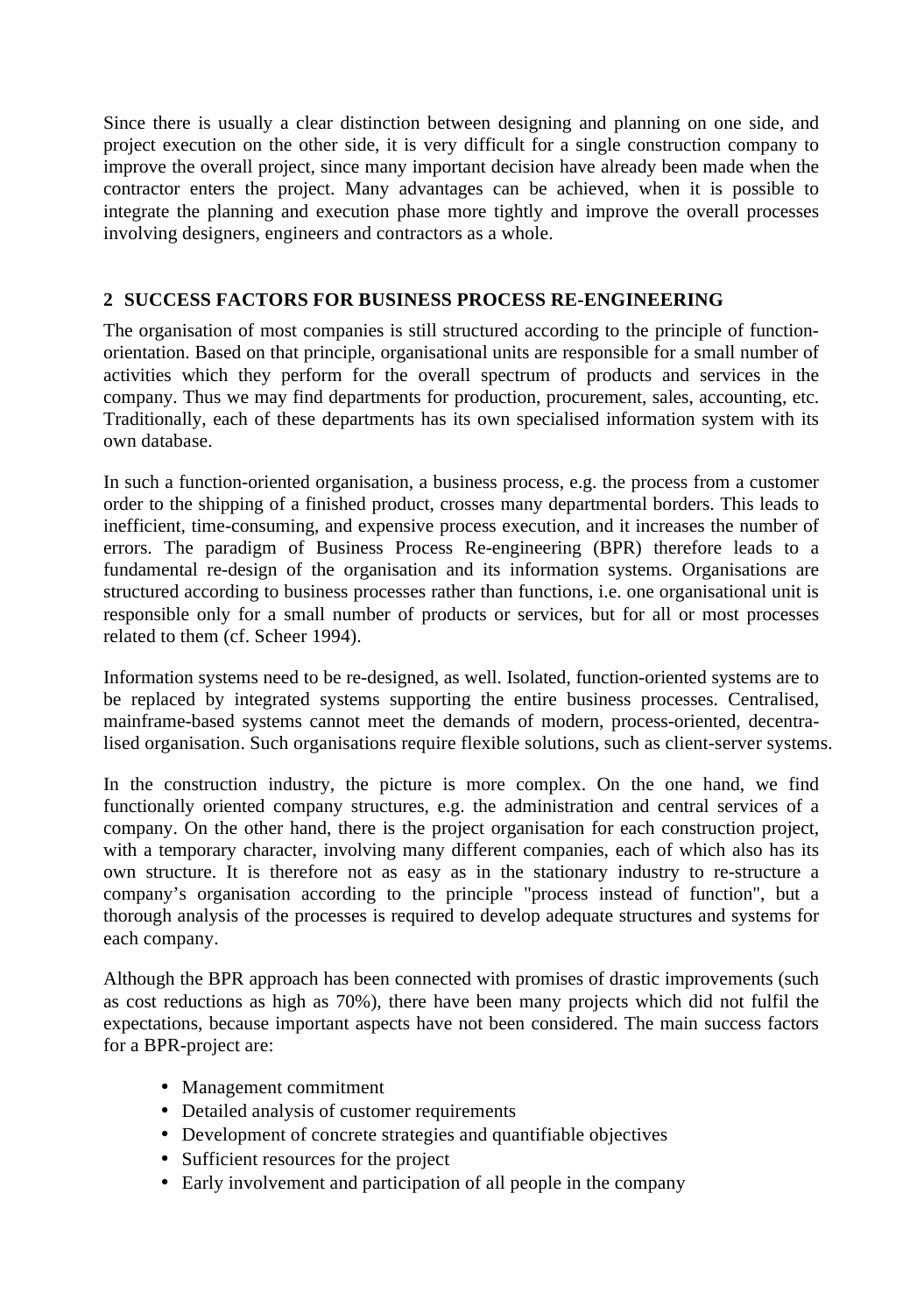- Development of process-oriented thinking in the company's culture
- Systematic procedures (procedural model)

The last point is of great importance. The procedural model should include the following project stages:

- Definition of strategy and objectives
- Identification of core processes
- Analysis of weak points
- Definition of business process owners
- Detailed development of processes
- Implementation of processes
- Evaluation and improvement of processes

For the analysis of weak points and the development of new processes, methods and tools for modelling business processes are required (cf. Scheer et al. 1995).

## **3 A FRAMEWORK FOR MODELLING**

To get a full understanding of a company's business processes, many different aspects need to be modelled, such as organisational structure, data structures and flows, functions, and the logical control flow. Semiformal methods can be used for modelling these aspects. Since it is not advisable to include all mentioned aspects within one diagram, and there are different modelling methods for each of them, a set of different diagrams is required for the entire description of a process. For integrating these different types of diagrams, which represent only different views on the same processes, the "Architecture of Integrated Information Systems" (ARIS, Scheer 1992) has been developed.

The ARIS framework has two dimensions (Fig. 1): The views and the subsequent stages of the software lifecycle model. The stages of the software lifecycle model allow for the integrated

description of business and information system structures. On the requirements definition level, structures and processes can be described entirely from a business perspective, without defining yet what kind of information system will be used. On the second level, design specification, the description is detailed according to the kind of information system to be used (e.g. a relational database for the data view), but still without implementation details. The third level contains a system-dependent description that can be used directly for implementation. Based on this lifecycle model, it is possible to support the entire process of *Fig. 1: ARIS (Scheer 1992)*

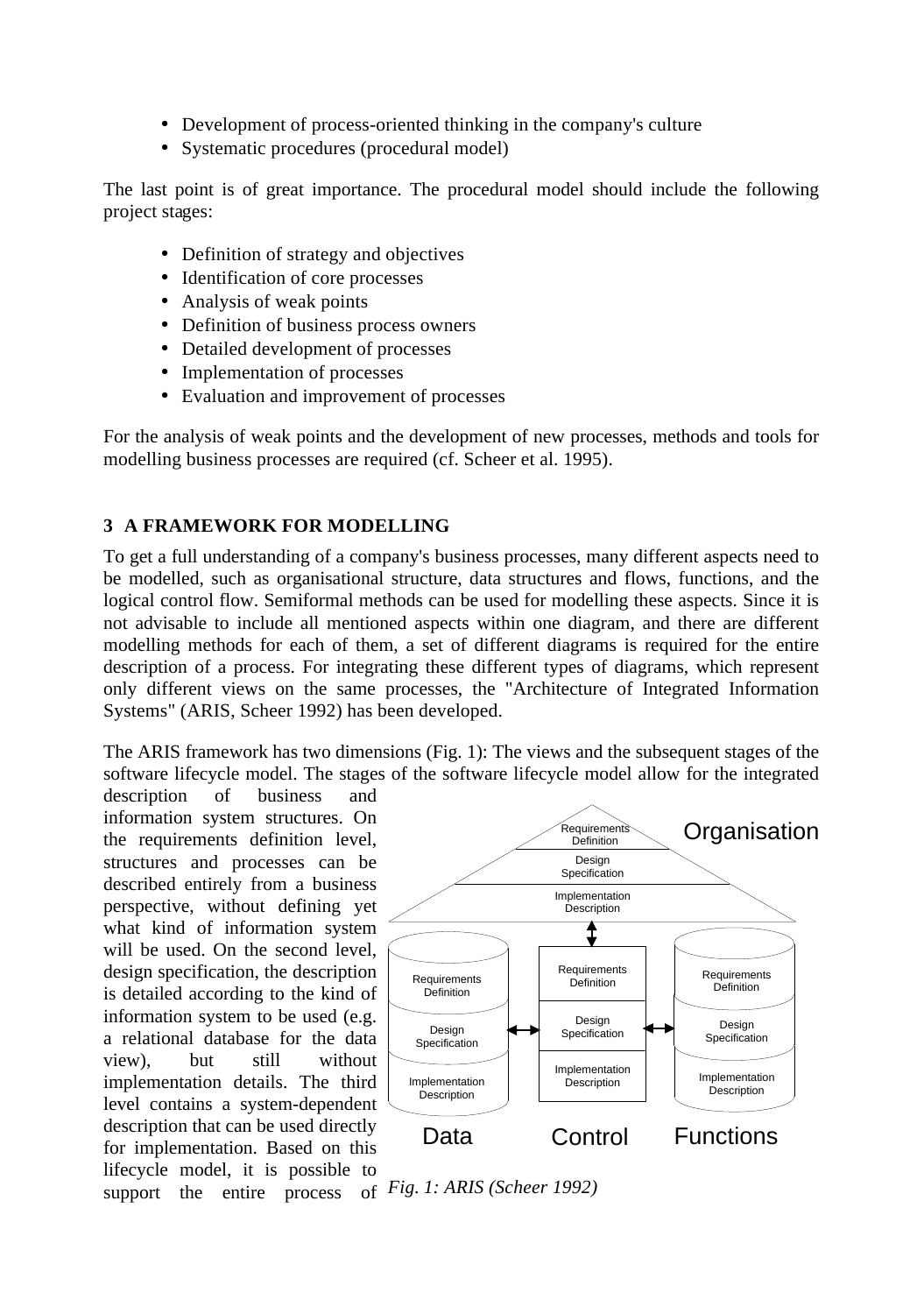developing new software. However, for the purposes of BPR and the adaptation of standard software, usually only the requirements definition is important for an end-user company, while software developers may use all three levels.

The concept of views makes it possible to model the different aspects of business processes and information systems in an integrated way. The function view is used for describing a company's activities and their decomposition, e.g. with a functional tree. In the data view, the logical structures of data are represented. Entity-Relationship-Models (ERM) or similar diagrams can be used for that purpose. The organisation view may contain organisational charts for defining the company's structure. These different views are integrated via the control view. Here the logical control flow can be



### *Fig. 2: Elements of the Event-Driven Process Chain (EPC)*

modelled, showing for any business process which functions need to be carried out, as well as their logical sequence. The functions are identical to those of the function view. It is also possible to define for any function the data required or produced, as well as the organisational unit that carries out that function. By this mechanism, the contents of the data view and the organisation view are integrated to the other views. For this view, the method of "Event-Driven Process Chains" (EPC) has been developed, which consists basically of functions and events, as well as logical connectors, for defining the control flow. The models of the other views are integrated by connecting the elements of these models (e.g. organisational units or data objects) to the functions in the EPC (see Fig. 2).

The ARIS framework has been used successfully in many BPR- and IT-projects. It is supported by a powerful modelling tool (ARIS-Toolset) that helps creating and handling large and complex models. The integration of different diagrams is reached by the use of only one internal representation of each object which can be referred to from many different diagrams. It is therefore possible to answer questions like "Which processes use a specific data object?" or "Which functions are performed by a selected organisational unit?". Functions and modules for analysing and simulating business process models, as well as for process-oriented cost calculation are also available.

#### **4 REFERENCE MODELS**

The execution of BPR projects seems to be an easy way to gain more competitiveness by reducing costs and times. However many BPR projects have not been successful, because these projects have required too much time and costs and the improvements did not have the quality the companies have expected. The reasons for the inefficiency of many BPR projects are often the missing of an integrated approach, of a structured procedure and of industryspecific knowledge.

An efficient way to reduce the risks of BPR projects and to increase the quality of the results is the use of reference models (cf. Hars 1994). These are formal or semi-formal descriptions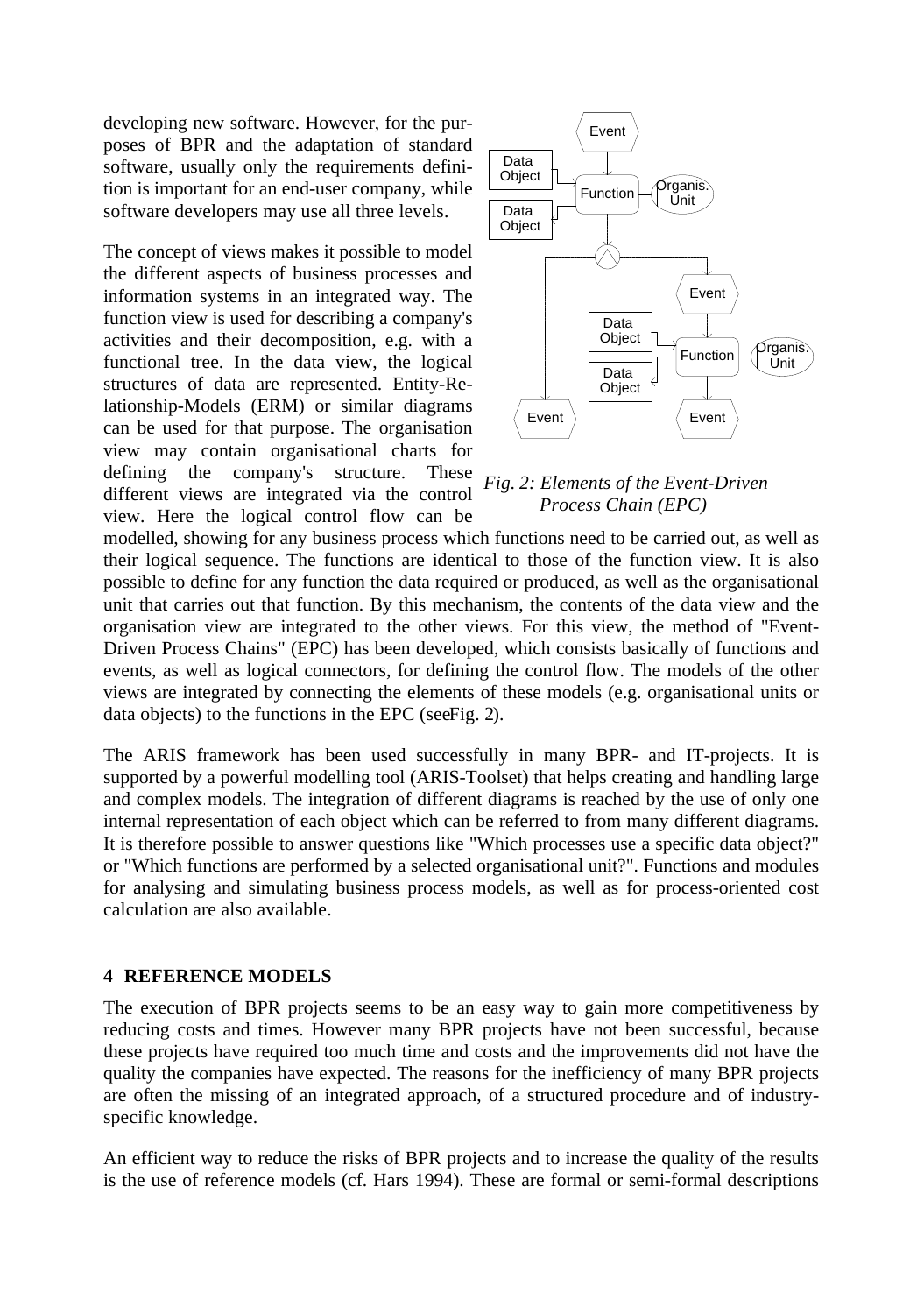of business knowledge such as business processes, data structures, handling rules and organisational structures. Reference models reflect the experiences and results of diverse projects in a structured way and make these results available for further projects. As a consequence of the use of reference models in a BPR project, the industry-specific knowledge and the knowledge about procedures - especially the knowledge of the project team - can be increased in an easy way. The basic idea of reference models is to describe complex business processes, to illustrate special problems of certain business areas or to demonstrate existing or planned software systems. Due to these purposes there is made a distinction between three different kinds of reference models: Procedural models, industry-specific reference models and software-specific models.

The aim of procedural models is to save time during the project planning and realisation. In order to achieve these targets procedural models have to deliver a pre-structured frame for the realisation of BPR and software implementation projects. A procedural model is the basis for discussion and a common procedure in a project and has to give a documentation of necessary phases during a project. The most important steps of a procedural model for typical BPR project has been listed in paragraph 2.

Industry-specific reference models contain knowledge which is typical for a certain industrial branch. Company-specific solutions are not part of such a reference model. Industry-specific reference models include industry-specific requirements, typical processes and structures, common problems and industry-specific terminology. The main properties and purposes of industry-specific reference models are:

- the saving of time, costs and capacity by providing pre-defined processes for planning and optimising business processes
- pre-defined structure and conventions
- basis for the selection of standard software
- basis for the development of individual software systems
- basis for training
- basis for workflow systems.

By providing general industry-specific knowledge, the use of industry-specific reference models within a BPR project helps to concentrate on company-specific topics. It is then much easier to identify the parts of a company which are not similar or equal to other companies and require therefore specific attention (cf. Remme et al. 1994).

Industry-specific reference models are normally used during the development of new processes. Based on the analysis of the current situation, the industry-specific reference models enable an efficient development of optimised structures and processes.

Another type of reference models are software-specific reference models. They describe processes, functions and data structures of standard software solutions. The main purposes of software specific reference models are:

- software selection
- planning of standard software implementation
- planning and documentation of the customised processes and data structures of standard software systems
- configuration of workflow systems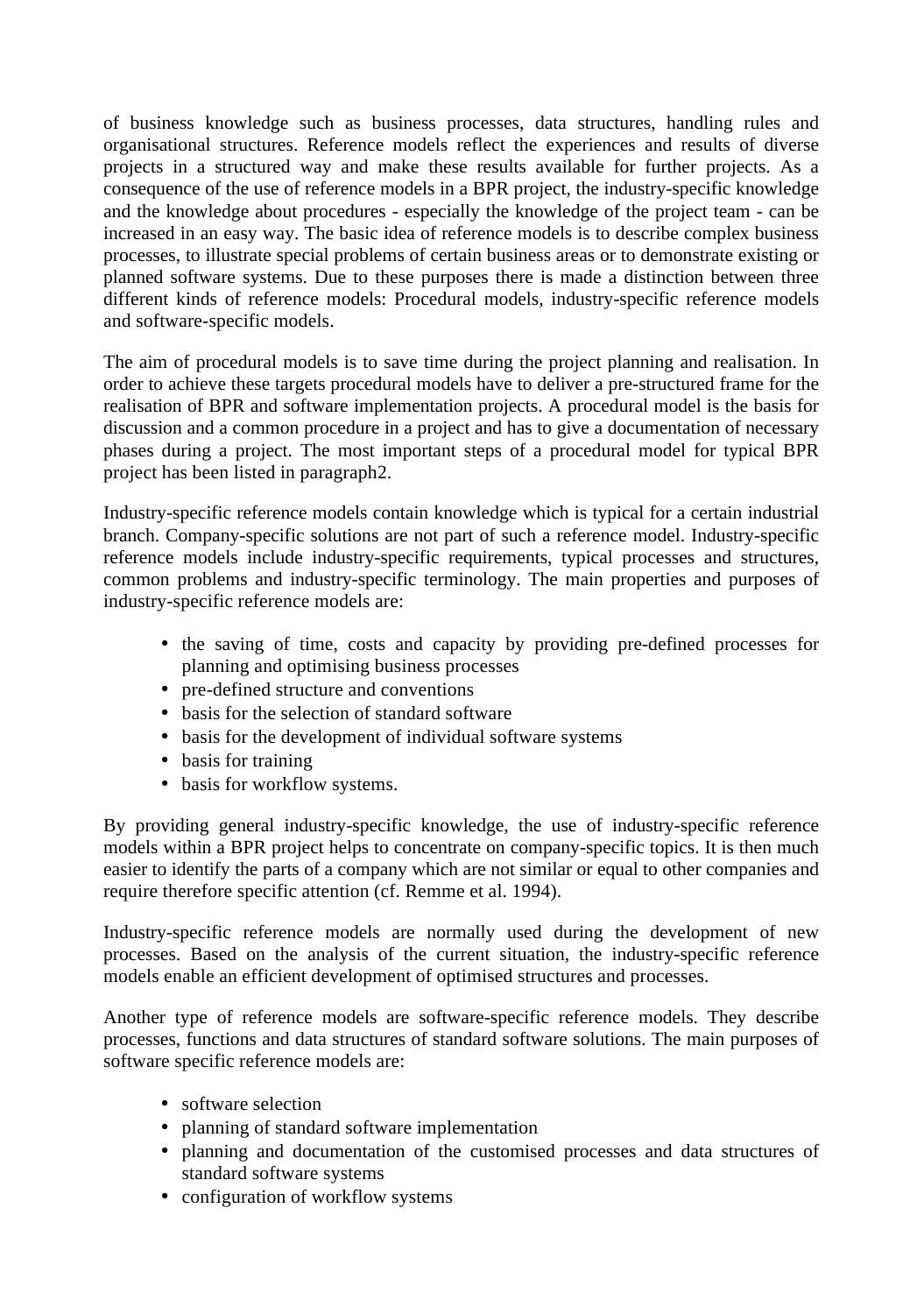- configuration of standard software systems
- tool for training.

For BPR projects all three kinds of reference models can be relevant: A procedural model for defining the way the project is carried out, an industrial-specific model for the faster development of new process structures, and software-specific models for matching them against the new process model, and selecting and customising a software system that will support the new processes.

# **5 APPLYING BPR TO THE CONSTRUCTION INDUSTRY: THE CORE PROJECT**

The main objective of the CORE (COnstruction companies processes RE-engineering) project is to apply BPR methods and tools to the European construction industry. Therefore the CORE project aims to carry out comprehensive transformations of important business processes within two European construction companies and to derive industry-specific reference models that can be used throughout the construction industry.

The project requires expertise in the construction industry, in BPR, in process modelling, in software engineering and in project management. CORE therefore brings together two construction companies as CORE end users with experts in construction industry management and with experts in BPR consultancy and information technology (se $\vec{e}$ ig. 3).

The two construction companies are FCC (Fomento de Construcciones y Contratas, S. A., Madrid), a large Spanish building company, and TRANT (P. Trant Ltd., Southampton), a medium-size UK based construction company. The expterts in construction industry mana-



*Fig. 3: CORE - Construction Companies Processes Re-engineering*

gement are SOFT (SOFT, S. A., Madrid) and the department for civil engineering (University of Southampton). The experts in BPR consultancy and information technology are IDS (IDS Prof. Scheer GmbH, Saarbrücken), ICL (ICL, Kidsgrove), the department for computer science (University of Southampton) and the Institut für Wirtschaftsinformatik (IWi, University of Saarland, Saarbrücken). The CORE project which is 50 %-funded by the European Commission (ESPRIT 4th Framework, 7.1 Business Best Practice Pilots) will last two years involving a total effort of 20 person-years.

The analysis and redesign of the relevant processes within a construction project -from the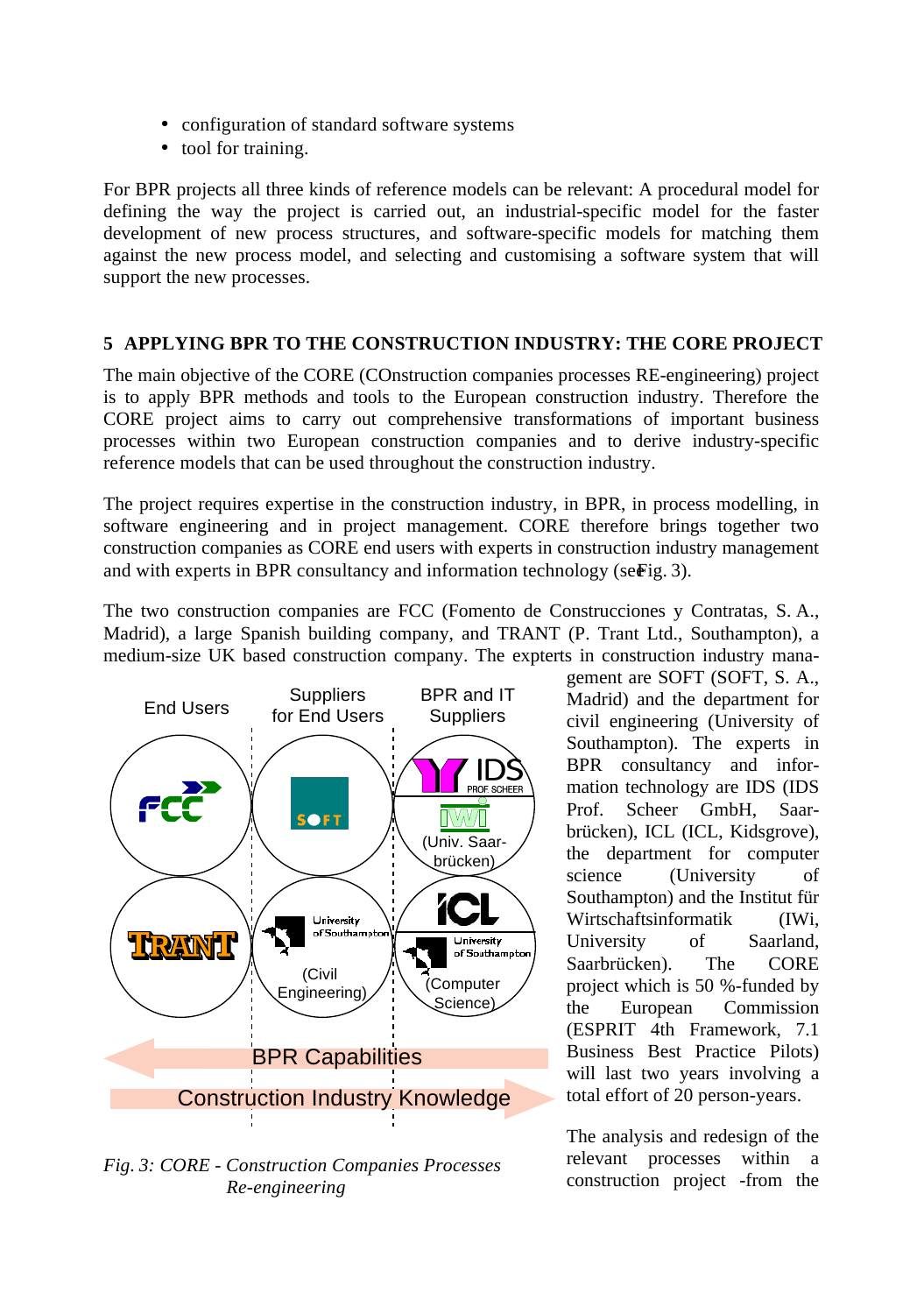first customer contact until the finished building- will include all levels, from a strategic planning level to the tactical process management level and the details of carrying out the process steps, including the process implementation. The project will concentrate on specific business processes, namely tendering and project planning and management. The construction companies involved expect significant improvements and competitive advantage from the reengineered processes. The involvement of the two different end-users makes it possible to validate that the results are suitable for other companies and countries as well.

A further objective of the CORE project is to develop a prototype of the necessary IT structure to support the redesigned business processes using modern technology which accepts the integration of existing systems.

# **6 IMPROVING PROJECT PLANNING AND MANAGEMENT**

An example of the use of modelling for improving a construction company's processes can be seen in Fig. 4. This shows the most important planning activities at the very beginning of a project. For better under-

## *Fig. 4: Process chain: Initial planning of project*

inishe

project are finished, and the actual work can start.

standing, the real process of an actual construction company has been simplied.

After the contract has been signed, the site manager analyses the project documentation. He then defines the site organisation, i.e. the people and functions required. In the kick-off meeting, the most important aspects of the project are discussed with the management, and



*Fig. 5: Part of organisational chart*



Analyse project documentation

Site manage

Branch manager

Site manage

Branch

Contract signed

 $\overline{J}$ 

Project documentation analysed

↓

Define<br>Conjection organisation of site

↴

Organisation of site defined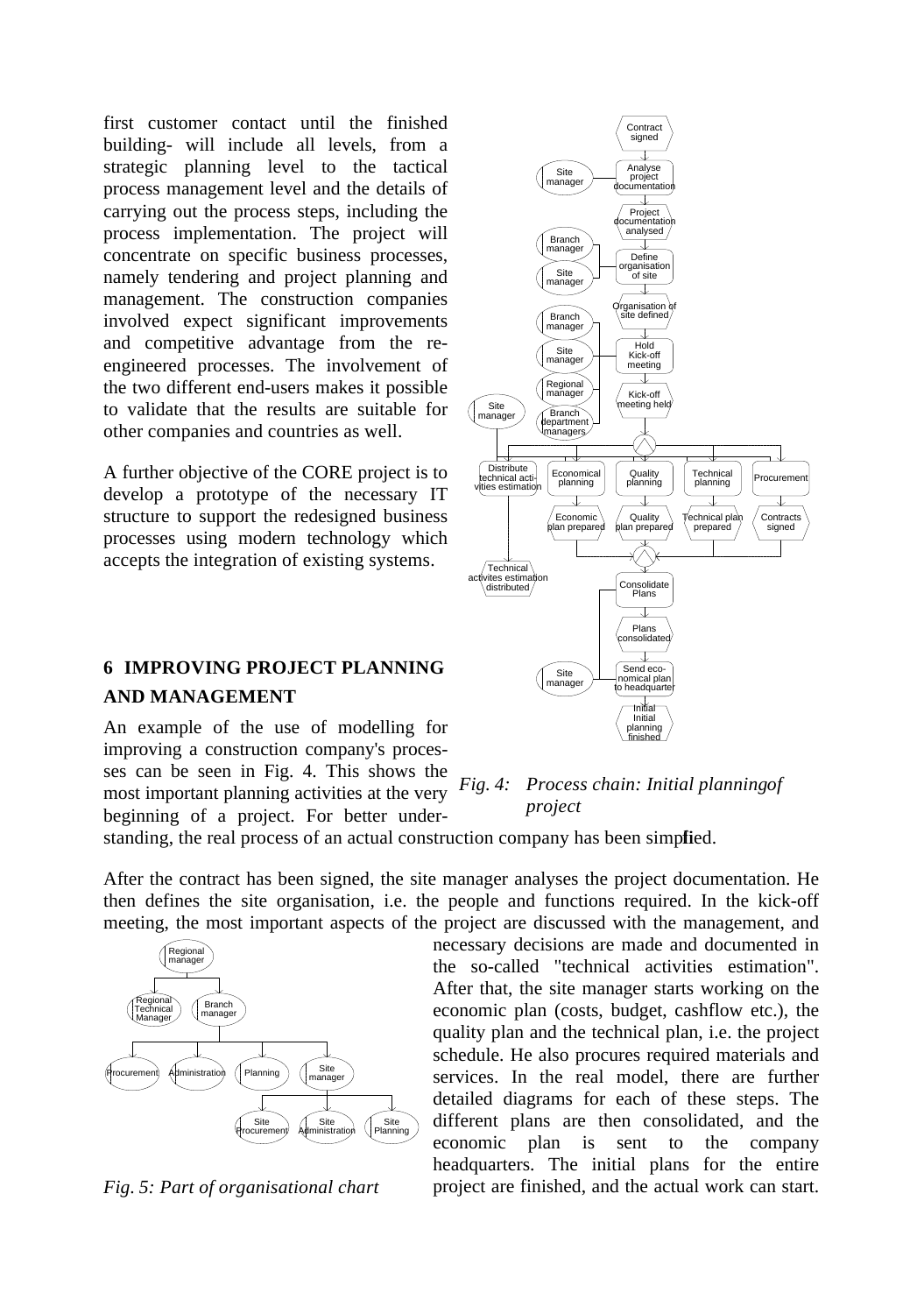

*Fig. 6: Documents and files in initial planning*

other, since e.g. for economic planning, technical planning information is required. Some information, such as the quality plan or the technical plan are stored in databases. However, these are not integrated, and only single steps, such as the calculation of times or the creation of inspection plans are IT-supported. The main medium for storing and transporting information is still a large number of

different paper documents.

Although the different types of plans are closely interrelated (e.g. the quality plan with the project schedule), and they provide rather different views on the same underlying project, they are not explicitly linked. Since construction project usually experience many changes, delays, problems etc., frequent changes in the plans are necessary. Such changes are quite difficult if they are based only on paper and some isolated computer files. It would be useful to have an integrated project database which covers all relevant aspects throughout the project lifecycle. This would enable easier changes and updates, it would reduce the risk of errors and provide consistent data. The information created in earlier steps, e.g. tendering, could be already included in



the project database and be used as a *Fig. 7: Initial planning with integrated project database*

Of course, there is more planning work to do during the project, especially detailing and adjusting the initial plans.

In addition to the actual control flow, Fig. 4 also shows the organisational units that are responsible for carrying out each function. These organisational units can also be found in an organisational chart, as it is shown in Fig. 5. It is therefore possible to see for each business process, how it is embedded in the company's organisational structure.

In Fig. 6, we have taken a part of the above process and added the information used and produced by each function, mainly documents and computer files. As can be easily seen, this process is connected with a lot of paperwork. It can also be seen that the parallel planning functions are not independent from each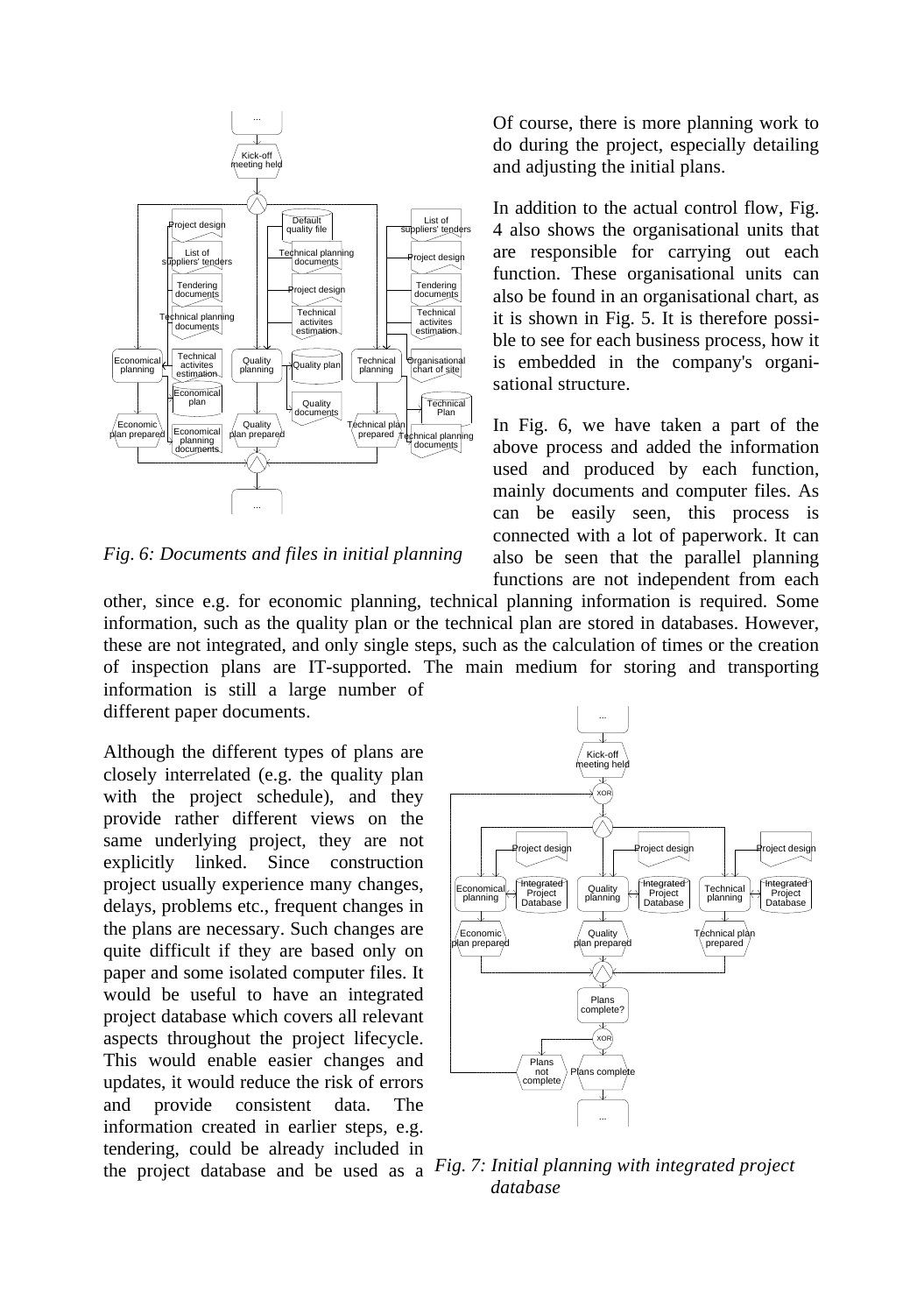starting point for the actual planning phase.

Fig. 7 shows the possible use of such a project database. Only a few paper documents will still be required, such as the design, since it is not convenient to use only CAD-files on the job site. As far as other paper documents are needed on the site, it is possible to print them out when they are needed. If an inspection report is *Fig. 8: The project database can be described*  required, it will be printed out at the right time according to the schedule, based on



*by entity-relationship models*

the stored quality specifications. The inspection results should again be included in the database.

Due to the close dependency of the different planning activities, it may be more suitable to consider planning as an iterative, incremental creation of an overall plan, rather than treating the single activities as if they were separate from each other. This iterative procedure is indicated in Fig. 7 by a loop that will lead to repeated planning steps until the plans are complete.

For developing an integrated project database, the information required in the different business processes needs to be analysed. It is possible to create an Entity-Relationship-Model and assign it to the project database symbol of the process model (cf. Fig. 8). This is the first design step for reaching full integration of functions and data, a topic which is considered as critically important for project success (Fisher/Yin 1992).

However, business process re-engineering does not mean to create efficient IT-solutions for existing processes, but rather to develop jointly new, improved business processes and the adequate IT-support. This can be achieved by the use of integrated models for all relevant aspects of the business and information systems, such as organisation, data, functions and processes.

# **SUMMARY**

In this paper we have discussed requirements and a possible approach for Business Process Re-engineering in the construction industry. It will not be sufficient to use solutions from other industries, but the construction industry has to go its own way. We have presented a framework for modelling and re-designing business processes and information systems. BPRprojects can be supported by the use of industry-specific reference models.

Such a reference model is currently being developed in the European research project CORE, involving two end-user companies from Spain and England. The use of the presented framework and methods has been demonstrated on a simplified planning process from the CORE project, and the need for integrated information systems has been discussed.

Other than in stationary industries, there are not yet any standard software solutions avaible for fully integrated information systems. This means that users either need to create their own solutions or they continue using the existing, isolated software programs. It has to be hoped that software vendors continue their efforts to integrate their products with each other so that